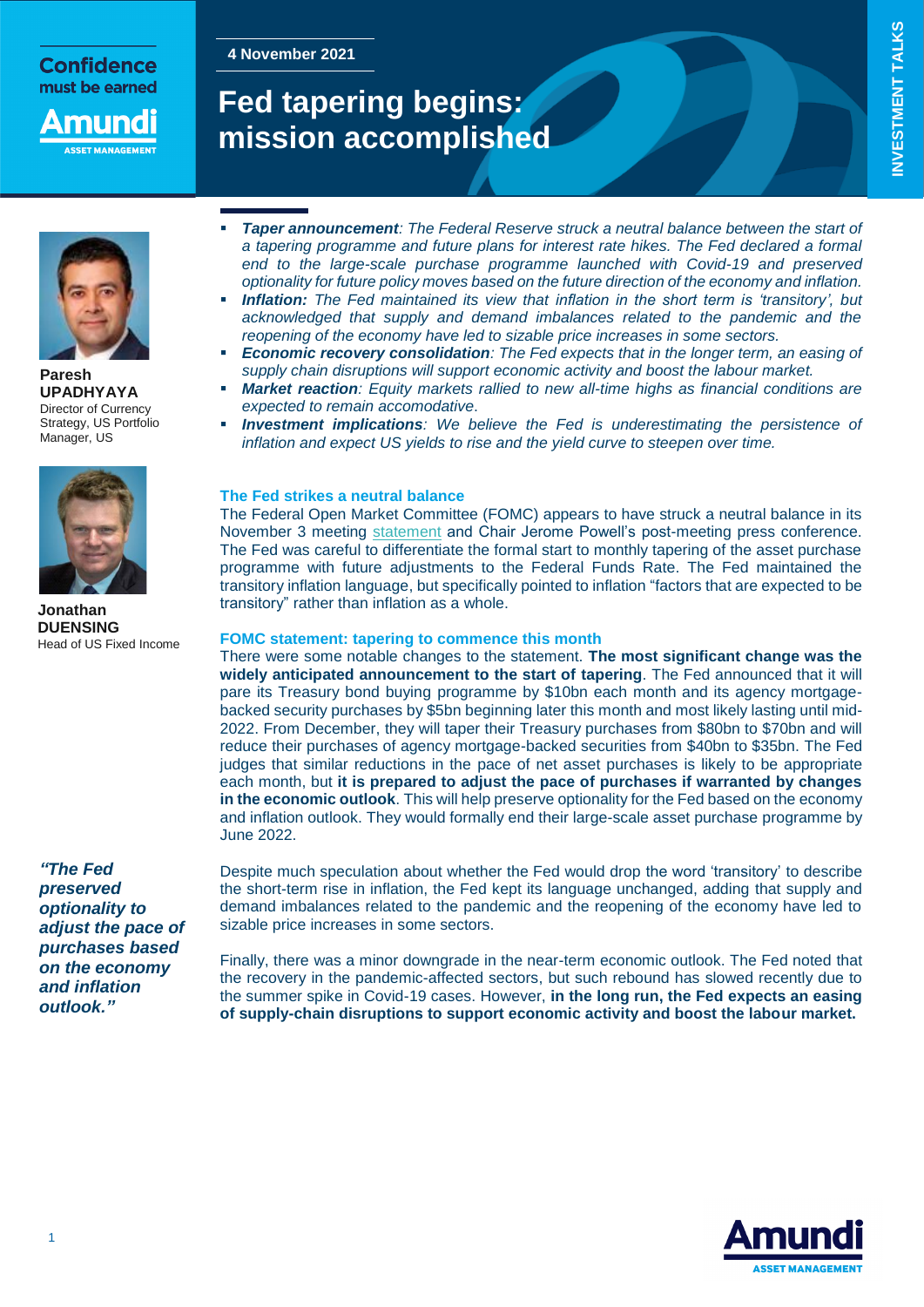



Source: Amundi, Bloomberg. Data is as of October 2021.

#### **Press conference: no commitment on timing of rate hikes**

**The tone of the press conference was balanced**. There were four issues that gathered he most attention:

- *"We believe the Fed is underestimating the persistence of inflation and expect US yields to rise further."*
- Chair Jerome Powell highlighted the tapering process and its timetable. He mentioned the Fed will begin to discuss the next move in the balance sheet such as the reinvestment policy.
- There was a lot of discussion on the start to the Fed tightening cycle. The Fed has made it clear that removing accommodation from **tapering its asset purchase programme is the first step before entering policy rate normalisation**. Chair Powell had the opportunity to push back on market expectations which are currently pricing in 2.5 hikes in 2022, but did not. Instead, he stated now is not the time to focus on rate hikes since more progress is needed in the labour market.
- **Chair Powell was a bit defensive towards their transient inflation outlook.** For the first time, he defined *transien*t as *not a permanent move in inflation*, not to be persistent. He gave a time line when the Fed expects inflation to abate, which is the second/third quarter of 2022.
- There was much discussion on maximum employment. The Chairman recognised that in many indicators – including quit rate and job openings -- the labour market is very tight.

#### **Market reaction and investment implications**

The equity market rallied strongly as the Fed maintained a balanced tone in its statement and throughout the press conference. Keeping the *transitory* language in describing inflation was interpreted as dovish relative to expectations. Equities rallied to all-time record highs, rising by 0.5-1.0%. The 2-30-year US yield curve steepened. The dollar weakened, as market expectations for rate hikes eased a bit. **We believe the Fed is underestimating the persistence of inflation and expect US yields to rise**. With signs that inflation remains elevated, an expected rebound in economic activity in Q4 and a still patient Fed, we expect the yield curve to steepen. The dollar trajectory is less uncertain, as low-yielding currencies such as the euro, yen, and Swiss franc will struggle to appreciate, while currencies witnessing higher rates by their central banks should appreciate. **Given the combination of higher equities, modestly steeper yield curve with stable credit spreads, overall financial conditions remain rather accomodative. This should please the Fed with the start of its tapering programme. Mission accomplished by the Fed.**